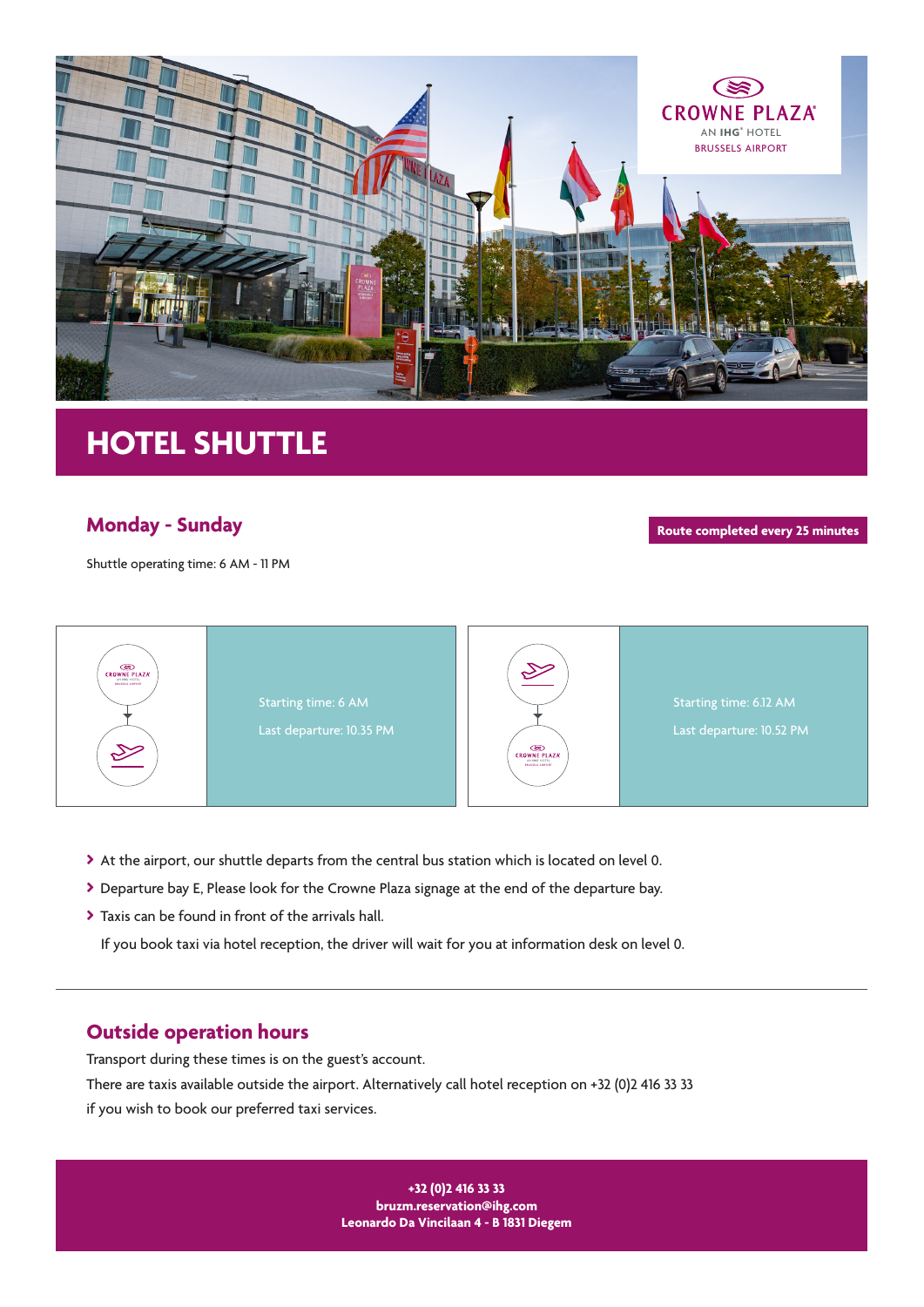| Crowne plaza            | 04:00 | 04:25 | 04:50 | 05:15 | 05:40 |                              |
|-------------------------|-------|-------|-------|-------|-------|------------------------------|
| Novotel Airport         | 04:02 | 04:27 | 04:52 | 05:17 | 05:42 | <b>FROM 1/4 TO 30/9 ONLY</b> |
| <b>Terminal Airport</b> | 04:10 | 04:35 | 05:00 | 05:25 | 05:50 |                              |

| Crowne Plaza            | 06:00 | 06:25 | 06:50 | 07:15 | 07:40 | 08:05 | 08:30 | 08:55 | 09:20 | 09:45 | 10:10 | 10:35 | 11:00 | 11:25 |
|-------------------------|-------|-------|-------|-------|-------|-------|-------|-------|-------|-------|-------|-------|-------|-------|
| Airport Plaza           | 06:01 | 06:26 | 06:51 | 07:16 | 07:41 | 08:06 | 08:31 | 08:56 | 09:21 | 09:46 | 10:11 | 10:36 | 11:01 | 11:26 |
| Novotel Airport         | 06:02 | 06:27 | 06:52 | 07:17 | 07:42 | 08:07 | 08:32 | 08:57 | 09:22 | 09:47 | 10:12 | 10:37 | 11:02 | 11:27 |
| <b>Terminal Airport</b> | 06:12 | 06:37 | 07:02 | 07:27 | 07:52 | 08:17 | 08:42 | 09:07 | 09:32 | 09:57 | 10:22 | 10:47 | 11:12 | 11:37 |
| Johnson & Johnson       | 06:18 | 06:43 | 07:08 | 07:33 | 07:58 | 08:23 | 08:48 | 09:13 | 09:38 | 10:03 | 10:28 | 10:53 | 11:18 |       |
| Stop De Lijn CV         | 06:20 | 06:45 | 07:10 | 07:35 | 08:00 | 08:25 | 08:50 | 09:15 | 09:40 | 10:05 | 10:30 | 10:55 | 11:20 |       |

**WEEKDAYS**

| Crowne Plaza            | 11:45 | 12:10 | 12:35 | 13:00 | 13:25 | 13:50 | 14:15 | 14:40 | 15:05 | 15:30 | 15:55 | 16:20 | 16:45 | 17:10 |
|-------------------------|-------|-------|-------|-------|-------|-------|-------|-------|-------|-------|-------|-------|-------|-------|
| Johnson & Johnson       | 11:46 | 12:11 | 12:36 | 13:01 | 13:26 | 13:51 | 14:16 | 14:41 | 15:06 | 15:31 | 15:56 | 16:21 | 16:46 | 17:11 |
| Stop De Lijn CV         | 11:47 | 12:12 | 12:37 | 13:02 | 13:27 | 13:52 | 14:17 | 14:42 | 15:07 | 15:32 | 15:57 | 16:22 | 16:47 | 17:12 |
| Airport Plaza           | 11:49 | 12:14 | 12:39 | 13:04 | 13:29 | 13:54 | 14:19 | 14:44 | 15:09 | 15:34 | 15:59 | 16:24 | 16:49 | 17:14 |
| Novotel Airport         | 11:50 | 12:15 | 12:40 | 13:05 | 13:30 | 13:55 | 14:20 | 14:45 | 15:10 | 15:35 | 16:00 | 16:25 | 16:50 | 17:15 |
| <b>Terminal Airport</b> | 12:02 | 12:27 | 12:52 | 13:17 | 13:42 | 14:07 | 14:32 | 14:57 | 15:22 | 15:47 | 16:12 | 16:37 | 17:02 | 17:27 |

| Crowne Plaza      | 17:35 | 18:00 | 18:25 | 18:50 | 19:15 | 19:40 | 20:05 | 20:30 | 20:55 | 21:20 | 21:45 | 22:10 | 22:35 | 23:00 |
|-------------------|-------|-------|-------|-------|-------|-------|-------|-------|-------|-------|-------|-------|-------|-------|
| Johnson & Johnson | 17:36 | 18:01 | 18:26 | 18:51 | 19:16 | 19:41 | 20:06 | 20:31 | 20:56 | 21:21 | 21:46 | 22:11 | 22:36 |       |
| Stop De Lijn CV   | 17:37 | 18:02 | 18:27 | 18:52 | 19:17 | 19:42 | 20:07 | 20:32 | 20:57 | 21:22 | 21:47 | 22:12 | 22:37 |       |
| Airport Plaza     | 17:39 | 18:04 | 18:29 | 18:54 | 19:19 | 19:44 | 20:09 | 20:34 | 20:59 | 21:24 | 21:49 | 22:14 | 22:39 |       |
| Novotel Airport   | 17:40 | 18:05 | 18:30 | 18:55 | 19:20 | 19:45 | 20:10 | 20:35 | 21:00 | 21:25 | 21:50 | 22:15 | 22:40 |       |
| Terminal Airport  | 17:52 | 18:17 | 18:42 | 19:07 | 19:32 | 19:57 | 20:22 | 20:47 | 21:12 | 21:37 | 22:02 | 22:27 | 22:52 |       |